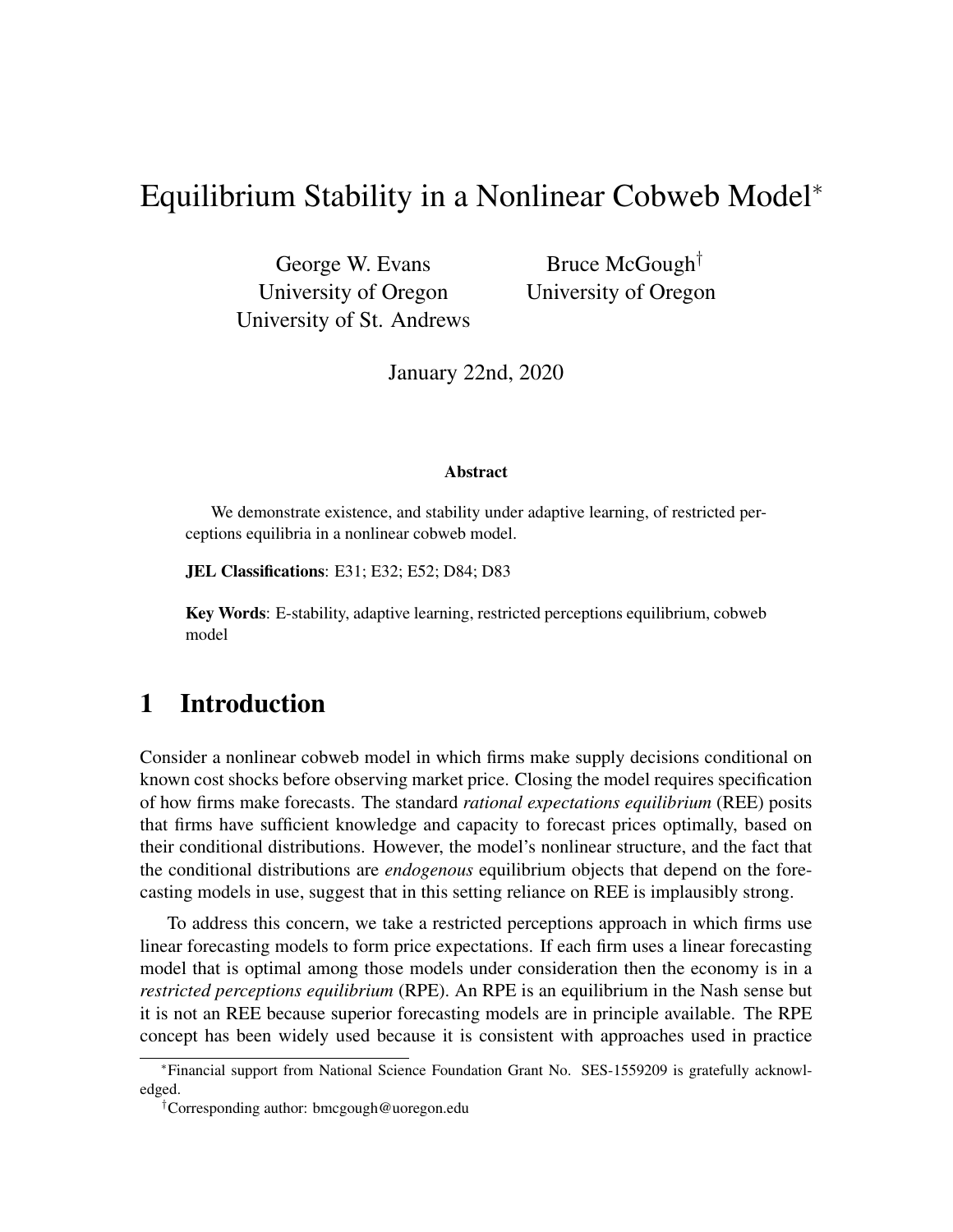by econometricians who are faced with complex data structures, partial information, and degrees-of-freedom restrictions – approaches that necessarily result in model misspecification. Most of this literature focuses on misspecification in linear models due to omitted observables or parsimonious lag structures.<sup>1</sup>

The current paper adds to the literature on  $RPE<sup>2</sup>$  by focusing squarely on the issue of forecasting in a nonlinear environment using linear forecasting models based on exogenous observables.<sup>3</sup> Because RPE is an equilibrium concept, it is important to assess whether and how it might be attained. Following the adaptive learning literature we assume firms update their forecast models over time, as new data become available. If their estimates converge to models consistent with an RPE then the RPE is said to be *stable under adaptive learning* (or, if the context is clear, just *stable*). We conduct our study using, as a laboratory, a nonlinear version of the linear cobweb model in which RE was introduced by Muth (1961).

This paper is part of a broader research program in which RPE can generate important and sometimes surprising results. Evans and McGough (2020) demonstrate, in a non-linear environment, existence and stability of RPE in which forecast models condition linearly on extrinsic, continuously-measured (sunspot) shocks. Branch, McGough, and Zhu (2017) find that stable "sunspot RPE" exist in linear models for which no sunspot REE exist. Evans and McGough (2018) use linear forecasting rules in nonlinear settings to model optimizing behavior: see also Evans and McGough (2019) for applied examples. The recent focus in macroeconomics on nonlinear models motivates a careful examination of the use of linear forecast models in these environments. The central result of this paper is to show existence, uniqueness and stability of RPE in a nonlinear stochastic cobweb model, using an approach that can be implemented computationally in more general set-ups.

<sup>3</sup>Several papers have looked at related issues in very specific settings. In a nonlinear OLG model Evans, Honkapohja, and Sargent (1993) introduce a proportion of agents who know the distribution of prices but are unaware of their time-series dependence. Hommes and Sorger (1998) consider a model with multiple steady states and show the existence of "consistent expectations equilibria" (CEE) in which agents' forecasts match equilibrium autocorrelogams of a solution with complex deterministc dynamics; see also Hommes, Sorger, and Wagener (2013). Using a closely related model with multiple steady states and additive white noise shocks, Branch and McGough (2005) establish the existence of stable stochastic CEE.

<sup>&</sup>lt;sup>1</sup>The term RPE was coined in Evans and Honkapohja (2001), but the conceptual framework – an equilibrium in which agents use optimally misspecified forecast models – is older. Marcet and Sargent (1989) examine RPE in a linear economic environment in which agents' forecasting models are underparameterized in the number of lags (see also Sargent (1991)). Evans and Honkapohja (2001) consider linear models in which agents omit some relevant observables or lags. For a general survey, see Branch (2006).

<sup>&</sup>lt;sup>2</sup>Adam (2007) presents experimental evidence supporting existence and stability of RPE. Branch and Evans (2006) show the RPE framework is compatible with endogenous forecast-model heterogeneity. Slobodyan and Wouters (2012) estimate a medium-scale DSGE model under the assumption agents use univariate AR(2) forecasting models. Bullard, Evans, and Honkapohja (2008) consider judgement in monetary policy when the forecasting model used by policymakers is a low-order VAR. Hommes and Zhu (2014) show that multiple RPE can arise with underparameterized dynamics.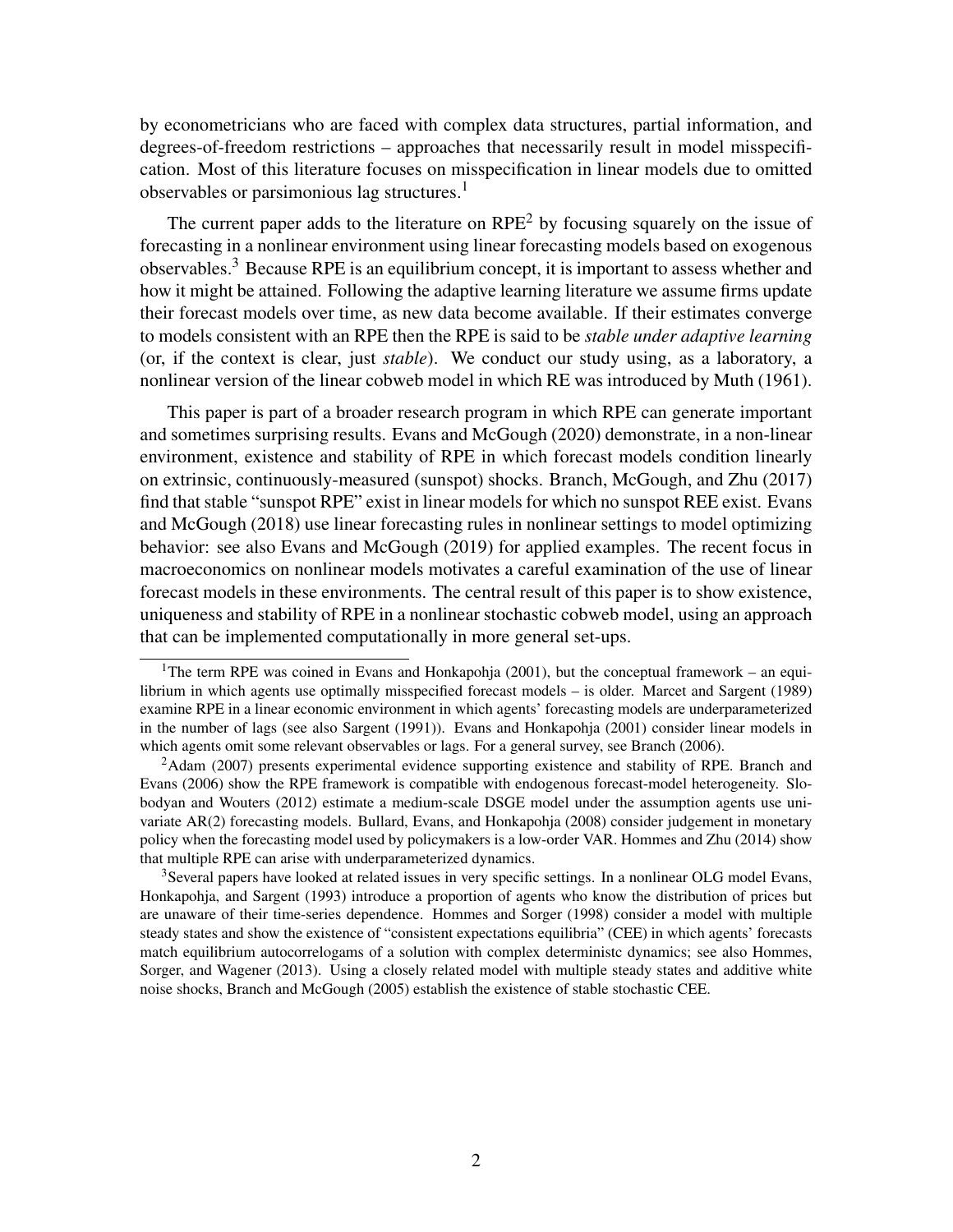### 2 Model and results

We begin by recalling the cobweb model. Time is discrete. There is a unit mass of identical firms indexed by  $i \in \mathcal{I}$  which produce a single perishable good sold in a competitive market. Technology is captured by a cost function  $c = c(q, w)$ , where q is the quantity produced and  $w \in \mathbb{R}^n$  is an exogenous vector of cost shocks taken as common to all firms and known when production decisions are made.

Firms make supply decisions before market price is realized, leading to the following problem: max<sub>*q<sub>it</sub>*  $E_{it-1}(p_tq_{it} - c(q_{it}, w_{t-1}))$ , where  $E_{it-1}$  denotes the expectations operator</sub> of firm *i*. The first order condition is  $p_{it-1}^e = mc_i(q_{it}, w_{t-1})$ , where  $p_{it-1}^e = E_{it-1}p_t$  and *mc<sup>i</sup>* is marginal cost. Assuming marginal cost is invertible in output, we may obtain the supply curve for firm  $i \in \mathcal{I}$ , which we write as  $q_{it} = s_i(p_{i,t-1}^e, w_{t-1})$ .

Exogenous demand is subject to an iid shock  $\nu$  that is independent of cost shocks:  $q = d(p, v)$ . Market equilibrium satisfies  $d(p_t, v_t) = \int_{\mathscr{I}} s_i(p_{i,t-1}^e, w_{t-1})di$ . Assuming homogeneous forecasts, and that demand is invertible in price we may obtain a function  $F: \mathbb{R}_+ \oplus \mathbb{R}^n \oplus \mathbb{R} \to \mathbb{R}_+$  characterizing the equilibrium price path:  $p_t = F(p_{t-1}^e, w_{t-1}, v_t)$ , where  $\mathbb{R}_+ \equiv (0, \infty)$ . Closing the model requires specification of  $p_{t-1}^e$ .

#### 2.1 Rational expectations

For fixed *w*, define  $\hat{T}$  :  $\mathbb{R}_+ \to \mathbb{R}_+$  by  $\hat{T}(p^e) = E_\nu(F(p^e, w, v) | w)$ , where  $E_\nu$  is the expectation over *v*. A fixed point  $\bar{p}^e(w)$  of  $\hat{T}$  determines the rational forecast, thus

$$
p_{t} = F\left(\bar{p}_{t-1}^{e}\left(w_{t-1}\right), w_{t-1}, v_{t}\right) \equiv p\left(w_{t-1}, v_{t}\right)
$$

identifies the associated REE price path. The following assumptions are sufficient to guarantee existence and uniqueness of the REE.

#### Assumptions A

- **A.1** The cost shocks  $w_t$  are determined by  $w_t = \rho w_{t-1} + \sigma \varepsilon_t$  where  $\rho$  is a stable matrix,  $\varepsilon_t$  is zero-mean iid with bounded support and  $\sigma \geq 0$ .
- **A.2** The demand shock *v* has bounded support  $K_v \subset \mathbb{R}$ .
- A.3 The marginal cost function *mc* is continuous on  $\text{cl}(\mathbb{R}_+) \oplus \mathbb{R}^n$  and continuously differentiable on  $\mathbb{R}_+ \oplus \mathbb{R}^n$ , with  $mc_q > 0$  and  $mc_{w_i} \leq 0$ . Also, for all  $w \in \mathbb{R}$  marginal cost satisfies  $\lim_{q \to \infty} mc(q, w) = \infty$ .
- **A.4** The demand function  $d(\cdot, v): \mathbb{R}_+ \to \mathbb{R}_+$  is continuously differentiable on  $\mathbb{R}_+$  and  $d_p(\cdot, v) < 0$  for all  $v \in K_v$ ; and  $d(p, \cdot) : K_v \to \mathbb{R}_+$  is measurable for all  $p \in \mathbb{R}_+$ . Also, for all  $v \in K_v$ , the following Inada conditions are satisfied:  $\lim_{p\to 0} d(p, v) =$  $\infty$  and  $\lim_{p\to\infty} d(p, v) = 0$ .

Some comments are warranted. Assumption A.1 comprises two parts: the functional form of the recursion identifying the Markov structure of the cost shocks; and the bounded support of the innovations to the cost shocks. The assumption of bounded support simplifies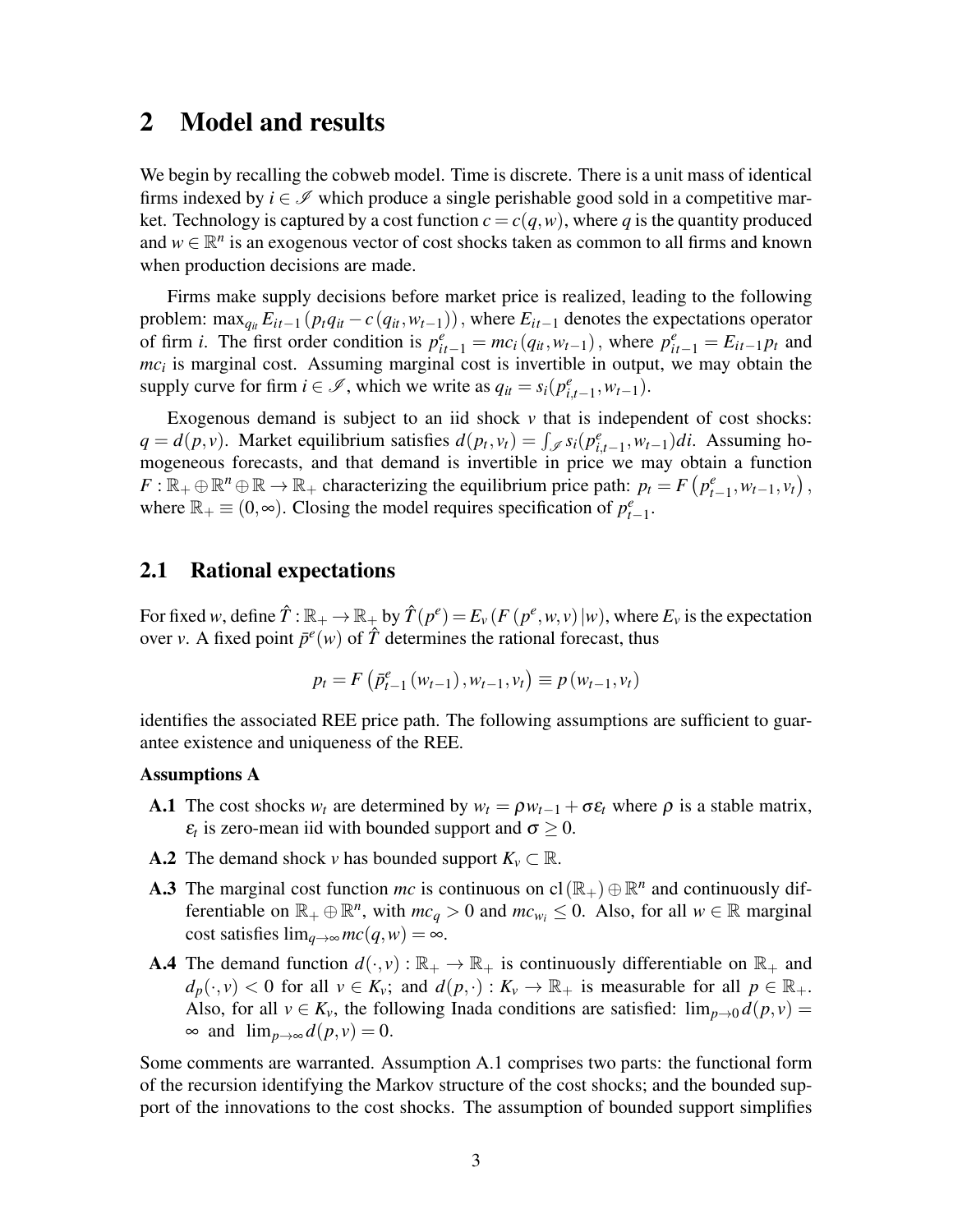the application of the theory of stochastic recursive algorithms used to prove Theorem 3, and can be weakened if desired – this point also applies to Assumption A.2. The functional form of the recursion characterizing dynamics of *w* can be modified to include a non-linear dependence on lagged *w*; however, the additive nature of the innovation is explicitly exploited in the proof of Theorem 2, where the coefficient  $\sigma$  is used as a perturbation device. Assumptions *A*.3 and *A*.4 provide the smoothness needed for our analysis, and include versions of Inada conditions that guarantee a single crossing of supply and demand. Of course there are other constellations of assumptions sufficient to guarantee single crossing, and a natural alternative to *A*.3 and *A*.4 would be to simply assume sufficient smoothness and uniqueness of market equilibrium for all germane expectations.

Theorem 1 *Under the assumptions* A *the cobweb model has a unique REE.*

All proofs are in the Appendix.

### 2.2 Restricted perceptions

The REE of our cobweb model takes the form  $p_t = p(w_{t-1}, v_t)$ . Rational expectations requires firms compute  $E_{t-1} p(w_{t-1}, v_t)$ . We view this requirement as unrealistic; instead, we assume firms use a linear forecasting rule, or *perceived law of motion* (PLM) of the form  $p_t = a + b'w_{t-1} + \zeta_t$  to compute price expectations, where  $\zeta_t$  is an error term.<sup>4</sup> It follows that  $p_{t-1}^e = a + b'w_{t-1}$ , thus yielding the *actual law of motion* (ALM) implied by firms' beliefs:

$$
p_t = F\left(a + b'w_{t-1}, w_{t-1}, v_t\right) \equiv \hat{F}\left(a, b, w_{t-1}, v_t\right). \tag{1}
$$

By projecting the  $p_t$  onto the span of  $(1, w_{t-1})$  we obtain a map from firms' perceived regression coefficients  $(a, b')$  to the implied regression coefficients  $T(a, b)$ :

$$
a \xrightarrow{T^a} E_{w^{\sigma},v} \hat{F}(a,b,w^{\sigma},v)
$$
  
\n
$$
b \xrightarrow{T^b} \Sigma_{w^{\sigma}}^{-1} \cdot E_{w^{\sigma},v} \left(w^{\sigma} \cdot \hat{F}(a,b,w^{\sigma},v)\right).
$$

Here the presence of  $\sigma$  emphasizes the dependence of  $w^{\sigma}$  on the variance of the costshock innovations  $\sigma \varepsilon_t$ . The positive definite matrix  $\Sigma_{\psi^\sigma}$  is the covariance of the cost shocks and  $E_{w^{\sigma}, v}$  is the expectation taken with respect to the distribution of *v* and the stationary distribution of *w*<sup>σ</sup>.

At a fixed point  $(\bar{a}^{\sigma}, \bar{b}^{\sigma})$  of the T-map agents' beliefs minimize mean-square forecast error. These beliefs, together with the implied process for prices, characterize the RPE.

Theorem 2 *Under the assumptions* A*, and for all* σ *sufficiently small, the cobweb model has a unique RPE.*

<sup>4</sup>Our approach is consistent with more general forecast rules. Least-squares updating requires forecast models that are linear in its parameters, but the forecast models could condition, for example, on finite-degree polynomials of observables. A version of our results would extend to this setting. In principle one could also envisage firms updating their forecast rule using kernel estimators. However, in practice degrees of freedom considerations in time-series forecasting favor parsimonious models. Here we focus on the simplest restricted perceptions formulations with expectations depending on *wt*−1.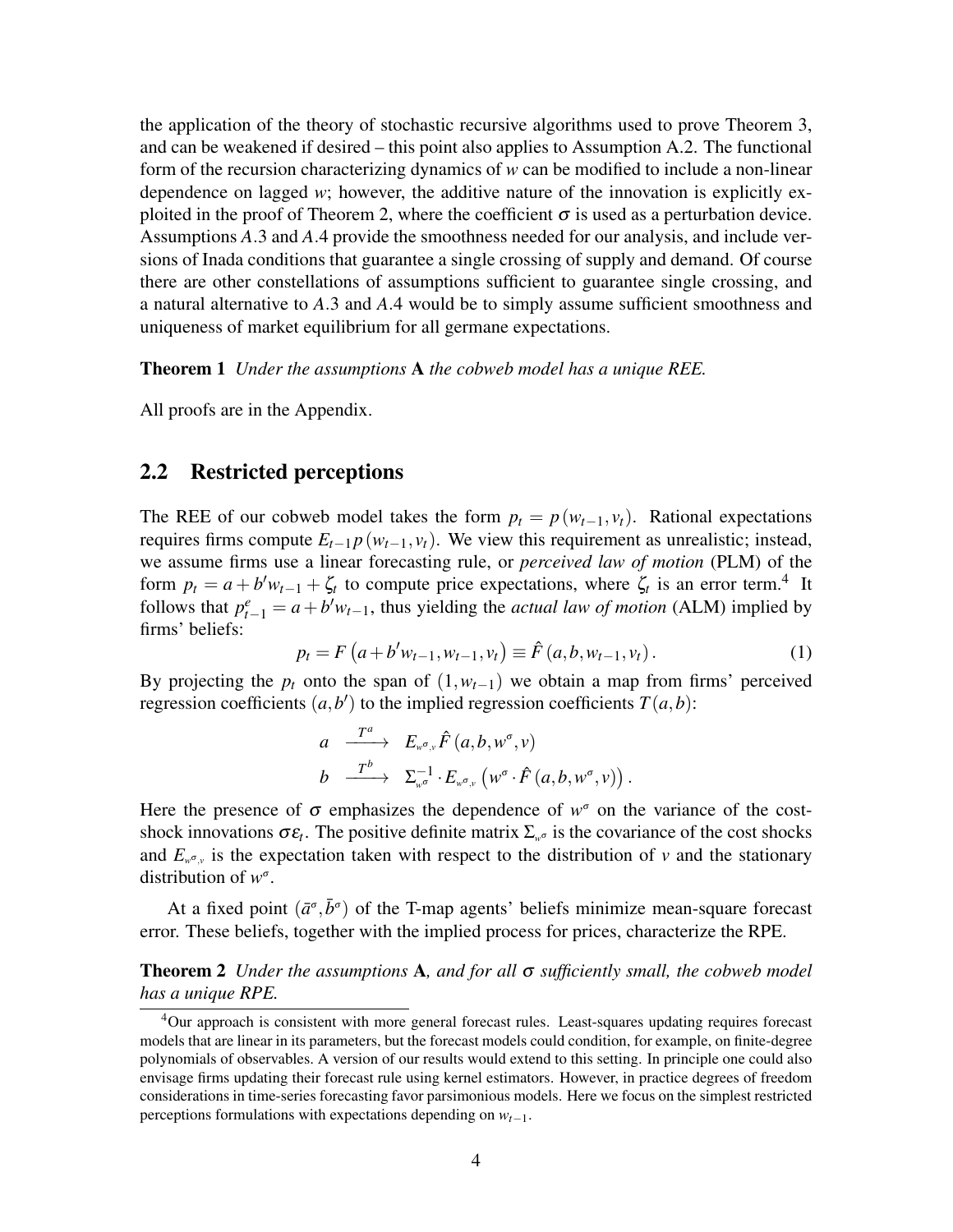#### 2.3 Adaptive learning

To assess whether the RPE is stable under adaptive learning, denote by  $(a_t, b_t)$  the firms' estimates obtained using data  $(p_s, w_{s-1}^{\sigma})$  for  $s \leq t$ . Assume, without loss of generality, that firms know  $\Sigma_{w^\sigma}$ . The state at the beginning of time *t* is  $(w^\sigma_{t-1}, a_{t-1}, b_{t-1})$ . The following recursion provides the economy's dynamics:

$$
p_{t} = \hat{F}(a_{t-1}, b_{t-1}, w_{t-1}, v_{t})
$$
  
\n
$$
a_{t} = a_{t-1} + \kappa_{t} (p_{t} - a_{t-1} - b'_{t-1} \cdot w_{t-1}^{\sigma})
$$
  
\n
$$
b_{t} = b_{t-1} + \kappa_{t} \Sigma_{w^{\sigma}}^{-1} \cdot w_{t-1}^{\sigma} \cdot (p_{t} - a_{t-1} - b'_{t-1} \cdot w_{t-1}^{\sigma})
$$
  
\n
$$
w_{t}^{\sigma} = w_{t-1}^{\sigma} + \sigma \varepsilon_{t}
$$
\n(2)

Here  $\kappa_t > 0$  is the *gain* sequence, used to weight the forecast error.<sup>5</sup> If there is an open neighborhood *U* of  $(\bar{a}^{\sigma}, \bar{b}^{\sigma})$  such that  $(a_t, b_t) \xrightarrow{a.s.} (\bar{a}^{\sigma}, \bar{b}^{\sigma})$  whenever  $(a_0, b_0) \in U$  then we say that the associated RPE is *stable under adaptive learning*.

**Theorem 3** Assume  $\sum \kappa_t = \infty$  and  $\sum \kappa_t^2 < \infty$ . Under the assumptions **A**, and for all  $\sigma$ *sufficiently small, the unique RPE of the cobweb model is stable under adaptive learning.*

### 2.4 Example

The cost function is quadratic, resulting in the supply curve  $s(p^e, w) = cp^e - \gamma'w$ . The demand curve is  $d(p, v) = vp^{-\alpha}$ . Here,  $\alpha > 0$  and *v* is iid and distributed uniformly on the interval  $[\bar{v} - \delta, \bar{v} + \delta]$ , with  $0 < \delta < \bar{v}$ .

The temporary equilibrium map is  $p = v^{1/\alpha} (cp^e - \gamma w)^{-1/\alpha}$ . Integrating each side of this equation with respect to *v* determines REE price expectations  $\bar{p}^e(w)$ . The non-stochastic steady state is  $\bar{p} = \bar{p}^e(0) = \bar{v}^{1/1+\alpha} c^{-1/1+\alpha}$ .

To conduct our numerical exercise, we set  $c = \alpha = \overline{v} = \gamma = 1$ , yielding  $\overline{p} = \overline{p}^e = 1$ . The cost shock is univariate and its innovation  $\varepsilon$  is standard normal.<sup>6</sup> Finally,  $\rho = 0.5$ ,  $\sigma = 0.25$ and  $\delta = 0.02$ . With this calibration the unique RPE beliefs are  $(\bar{a}^{\sigma}, \bar{b}^{\sigma}) \approx (1.03, 0.534)$ .

Panels 1(a) and 1(b) of Figure 1 provide the result of a simulation initialized with  $(a_0, b_0) = (0.9, 0.75).$ <sup>7</sup>. The dashed red lines identify the RPE beliefs and the solid black lines provide the real-time estimates. As expected, convergence to RPE obtains.

 $5$ We assume the algorithm (2) includes a projection facility that guards against unusual patterns of shocks leading to unrealistic estimates. Use of projection facilities is standard when specifying real-time learning algorithms. See Evans and Honkapohja (2001) for further discussion.

<sup>&</sup>lt;sup>6</sup>That  $\varepsilon$  is taken as normally distributed violates assumption *A*.2 requiring that the innovation  $\varepsilon$  have bounded support. Because the support of  $\varepsilon$  can be of arbitrarily large finite diameter, we do not view this violation as particularly egregious. Alternative, but more cumbersome methods can dispense with A.2.

<sup>&</sup>lt;sup>7</sup>While it is common to assume the gain is proportional to  $t^{-1}$ , in practice it is often convenient to use a gain that converges to zero more slowly; this allows the data to move the estimates by larger magnitudes, particularly earlier on in the simulation, thus facilitating timely convergence. Note that any gain converging to zero more rapidly than  $t^{-5}$  meets the hypothesis of the theorem. For the simulation at hand, the gain is set as  $\kappa_t = .1(1+t^{0.6})^{-1}$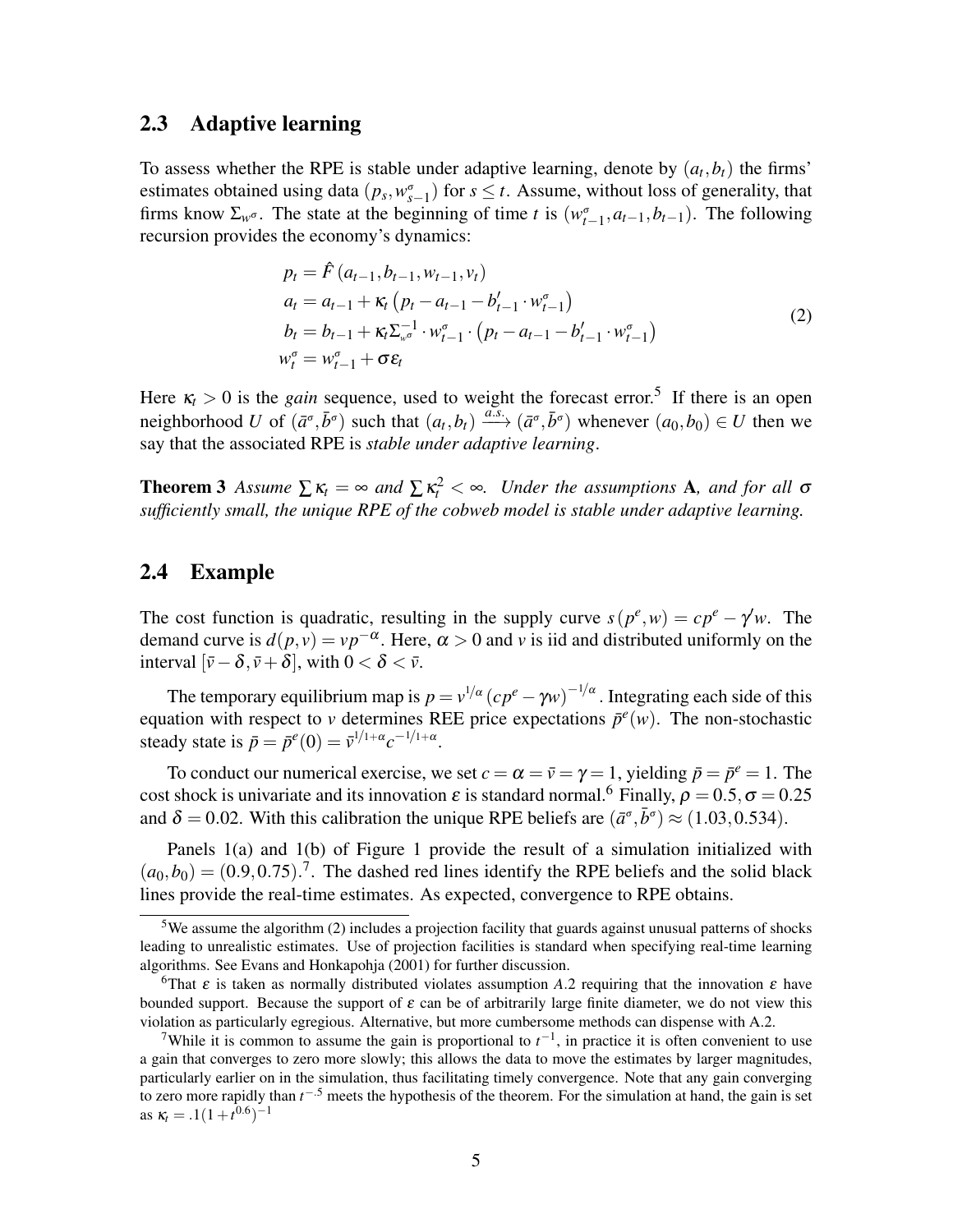Figure 1: Cobweb Example



To better understand how data in this model are generated, we plot, in *q*, *p*-space and *w*, *p*-space, the last 1000 realizations of the simulation underlying the upper panels of Figure 1: see panels 1(c) and 1(d). Panel 1(c) provides the  $q$ ,  $p$ -plot, together with the mean (solid) and extreme (dashed) supply and demand curves, and nicely illustrates the impact of the model's inherent non-linearity. Note that while demand is a function of price (left axis), supply is a function of expected price (right axis, same scale).<sup>8</sup> Panel 1(d) provides

<sup>&</sup>lt;sup>8</sup>The extreme demand curves correspond to demand curves with the taste shocks at  $\bar{v} \pm \delta$ ; the extreme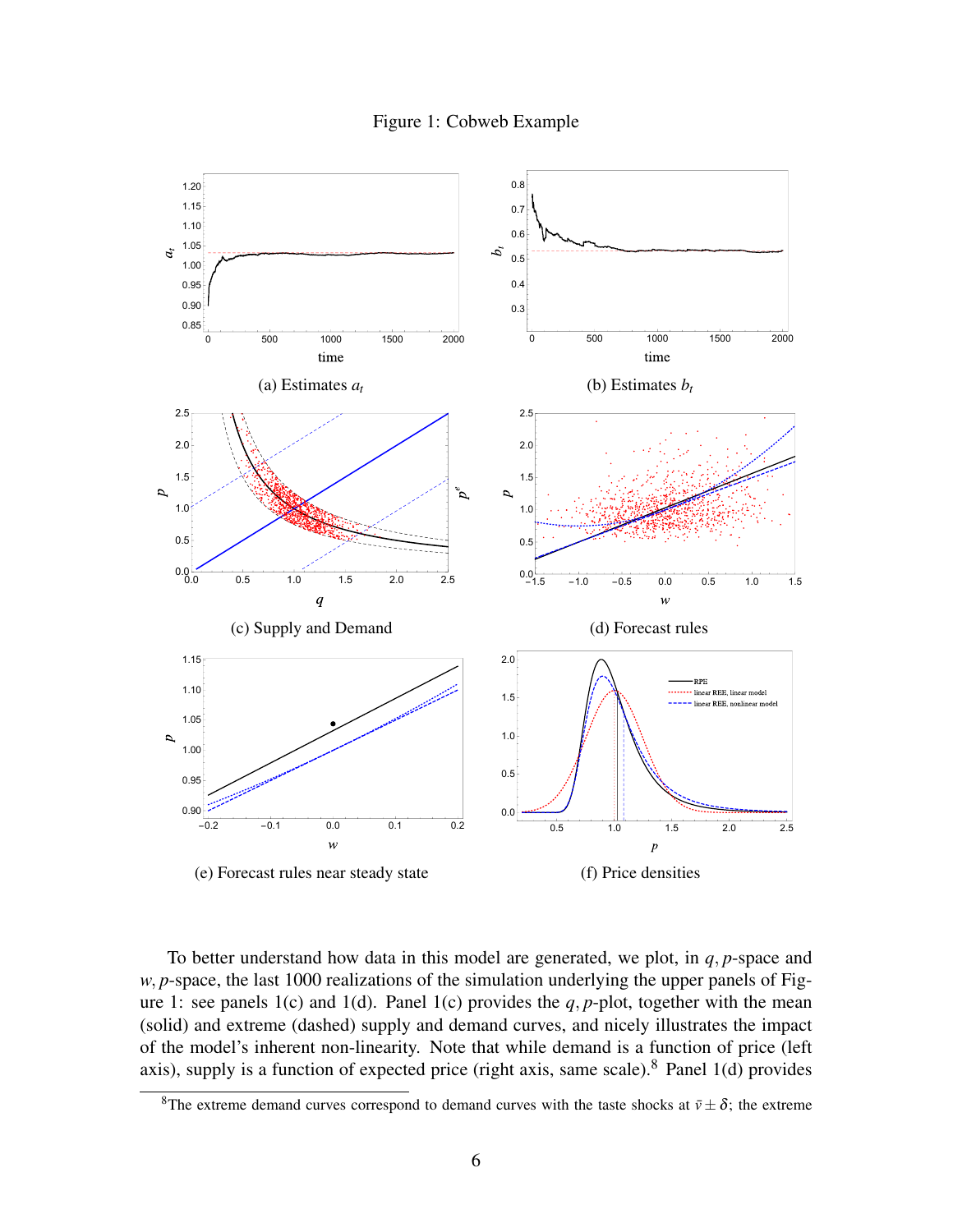the *w*, *p*-plot, the RPE forecasting model (solid black), and first- (dashed blue) and second- (dotted blue) order approximations to the REE beliefs function. Importantly, the first-order approximation to the REE is distinct from the RPE, reflecting that the RPE retains the model's non-linearity.

The asymmetry in the data – specifically, that there are more data points "above" the high-cost supply curve than "below" the low-cost one – reflects that supply is in fact a function of price expectation, not price.

To explore this point more fully, panel 1(e) of Figure 1 provides the same plot as panel 1(d) of Figure 1, but without the data; and also, the scale has been altered to provide a magnified view near the steady state. Naturally, at the non-stochastic steady state  $(w, p)$  =  $(0,1)$  the first- and second-order approximations to the REE are coincident. The graph of the RPE forecasting model is above each of these approximations to the REE: the RPE coefficients adjust to compensate for the non-linearity in the data-generating process. The large black dot, located just above the RPE graph at  $w = 0$  identifies the sample mean price level, a feature of the data that is well-captured by the RPE.

Finally, panel 1(f) of Figure 1 provides the analytically computed asymptotic densities of prices, for alternative modeling assumptions, with the demand shock set to its mean. The associated mean prices are identified by vertical lines. The solid, black curve is the density for prices in an RPE, with its right skewness reflecting the model's non-linearity: the symmetric cost shock, together with constant elasticity of demand, yields a price distribution symmetric in logs but skewed in levels. The red, dotted curve provides the density for prices using the fully linearized model: naturally, this approach is symmetric in levels, entirely missing the skewness induced by the non-linearity. Finally, the blue, dashed curve provides the density that obtains if firms form forecasts using linear REE beliefs, but prices are determined in temporary equilibrium using the non-linear specification of demand. This density qualitatively lies part way between the solid, black RPE density and the red, dotted linear REE density, and provides a measure of the skewness induced by the model's nonlinear demand (i.e. the "difference" between the red, dotted graph and the blue, dashed graph), and the skewness induced by optimal linear beliefs (i.e. the "difference" between the blue, dashed graph and the solid, black graph).

### 3 Conclusion

A significant issue with RE in non-linear models is the apparent implausibility that agents would know and use the correct functional form when making forecasts. We show how this issue can be overcome by making the realistic assumption that agents adopt linear forecast rules that are optimally chosen.

supply curves take the cost shocks to be at plus/minus two standard deviations.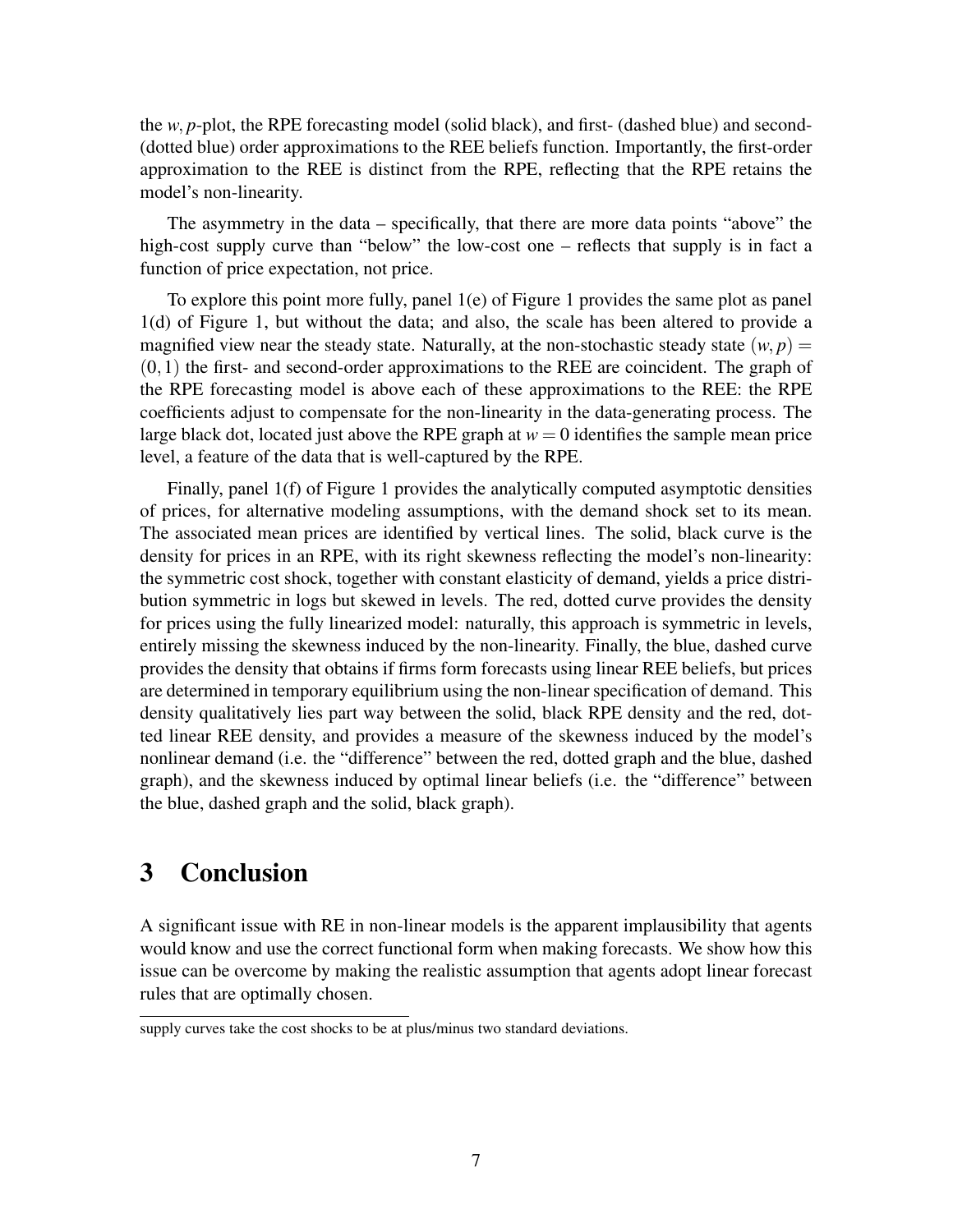## Appendix

**Proof of Theorem 1.** We begin by observing a consequence of the implicit function theorem: informally, if an equation  $f(x, y) = 0$  has a unique solution for each x in some open set *U*, and if the conditions of the implicit function theorem hold at each of these solutions, then the solutions  $(x, y)$  with  $x \in U$  may be parametrized by one function on all *U*, rather than by a collection of functions each defined in an open neighborhood of a given point in *U*. More formally, let  $U \subset \mathbb{R}^m$  be open and suppose  $f: U \oplus \mathbb{R}^n \to \mathbb{R}^n$  is  $C^{\overline{k}}$ , for  $k > 1$ . Assume

- 1.  $\forall x \in U \exists ! y(x) \in \mathbb{R}^n$  with  $f(x, y(x)) = 0$
- 2.  $\forall x \in U$  det  $f_y(x, y(x)) \neq 0$

Then  $y: U \to \mathbb{R}^n$  is  $C^{k-1}$  and  $y_x(x) = f_y(x, y(x))^{-1} f_x(x, y(x))$ .

Turning now to the theorem we begin by establishing existence and properties of supply. Define

$$
X = \{ (p^e, w) \in \mathbb{R}_+ \oplus \mathbb{R}^n : p^e > mc(0, w) \}.
$$

We claim that *X* is open in  $\mathbb{R}^{n+1}$ . To see this, let  $(\tilde{p}^e, \tilde{w}) \in X$  and let  $\varepsilon = 1/2(\tilde{p}^e - mc(0, \tilde{w}))$ . Then  $mc(0, \tilde{w}) < \tilde{p}^e - \varepsilon$ , thus, since  $mc(0, \cdot) : \mathbb{R}^n \to \mathbb{R}_+$  is continuous, there is an open neighborhood *U* of  $\tilde{w}$  so that  $w \in U \implies mc(0, w) < \tilde{p}^e - \varepsilon$ . We conclude that  $(\tilde{p}^e \mathcal{E}, \infty$ ) × *U* is an open subset of *X* containing  $(\tilde{p}^e, \tilde{w})$ , whence *X* is open.

By assumption A.3, given  $(p^e, w) \in X$  there is a unique  $q > 0$  such that  $p^e = mc(q, w)$ . It follows from the implicit function theorem that *s* is continuously differentiable on *X*, with  $s_{p^e} > 0$  and  $s_{w_i} \leq 0$ .

Having demonstrated the existence and properties of supply we turn to temporary equilibrium. Observe that  $p^e > mc(0, w)$  implies  $s(p^e, w) > 0$  and that  $s(p^e, w) \to 0$  as  $p^e \rightarrow mc(0, w)^+$ . Thus, for fixed *w* and *v*, the Inada conditions on demand and the positive slope of supply show that provided  $p^e > mc(0, w)$  for each  $v \in K_v$  there exists a unique  $p \equiv F(p^e, w, v)$  solving  $d(p, v) = s(p^e, w)$ . The implicit function theorem then implies that for each  $v \in K_v$ , *F* is continuously differentiable on *X*. Direct computation may then be used to show that on  $X \oplus K_v$  we have that  $F_{p^e} < 0$  and  $\lim_{p^e \to mc(0,w)^+} F(p^e, w, v) = \infty$ .

Now define  $\hat{T}: X \to \mathbb{R}_+$  by  $\hat{T}(p^e, w) = \int_{K_v} F(p^e, w, v) \mu(dv)$  with  $\mu$  the measure associated to *v*. The properties of *F* then imply  $\hat{T}_{p^e}(p^e, w) < 0$  and  $\lim_{p^e \to mc(0, w)^+} \hat{T}(p^e, w) = \infty$ . It follows that for each *w* there is a unique  $\bar{p}^e(w) > mc(0, w)$  such that  $\bar{p}^e(w) = \hat{T}(p^e(w), w)$ . This completes the proof of the theorem, though we note that the implicit function theorem may then be used to show that  $\bar{p}^e$  is continuously differentiable in *w* and that  $\bar{p}^e_w < 0$ .

**Proof of Theorem 2.** Let  $\tilde{w}_t = \rho \tilde{w}_{t-1} + \varepsilon_t$  and define  $\tilde{T}(a, b, \sigma)$ , where  $\tilde{T} : \mathbb{R} \oplus \mathbb{R}^n \oplus \mathbb{R} \to$  $\mathbb{R} \oplus \mathbb{R}^n$ , by

$$
a \xrightarrow{\tilde{T}^a} E_{\tilde{w},v} F(a+b'\tilde{w}, \sigma \tilde{w}, v)
$$
  
\n
$$
b \xrightarrow{\tilde{T}^b} \Sigma_{\tilde{w}}^{-1} \cdot E_{\tilde{w},v} (\tilde{w} \cdot F(a+b'\tilde{w}, \sigma \tilde{w}, v)).
$$

We make explicit the dependence of  $\tilde{T}$  on  $\sigma$  because perturbations of  $\sigma$  will be required to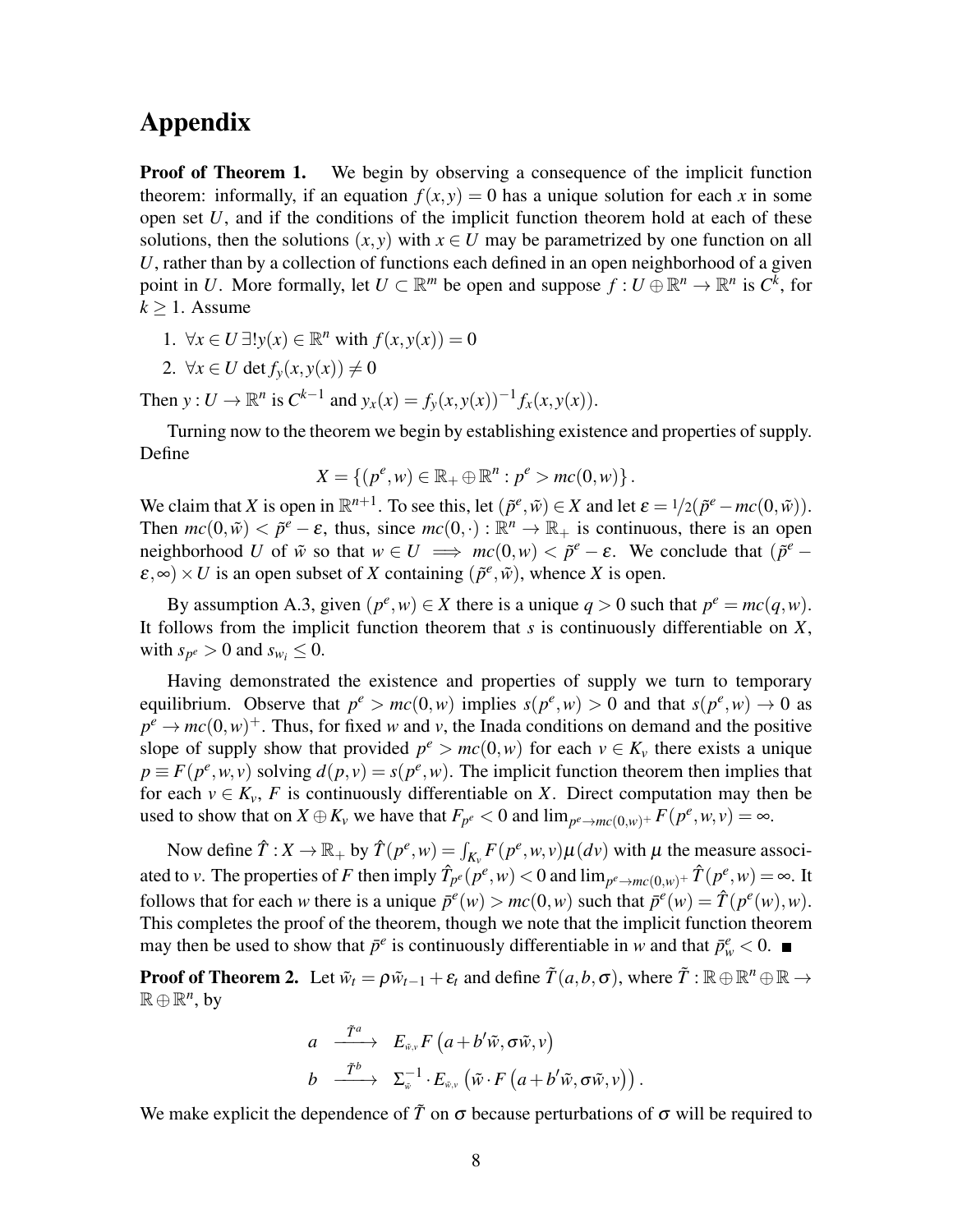obtain our result. It follows that  $\tilde{T}$  is continuously differentiable, and a generalized version of Leibniz's theorem allows for the computation of derivatives.

We will use the implicit function theorem to determine a parameterized family of fixed points  $(\tilde{a}^{\sigma}, \tilde{b}^{\sigma})$  for the map  $\tilde{T}$ . Recall that  $\bar{p}^{e}(w)$  is the REE expectation and note that  $\tilde{T}(p^e(0),0,0) = (p^e(0),0) \equiv (\tilde{a}^0, \tilde{b}^0)$ , and that, by Theorem 1, this is the unique such fixed point. We now compute derivatives, which are all taken as evaluated at  $(\tilde{a}^0, \tilde{b}^0, 0)$ ; these arguments will be omitted for convenience, but we will retain the dependence on  $v$  as needed.

$$
\begin{aligned}\n\tilde{T}_a^a &= E_{\tilde{\mathbf{w}},\mathbf{v}} F_{p^e}(\mathbf{v}) = E_{\mathbf{v}} d_p(\mathbf{v})^{-1} s_{p^e} < 0 \\
\tilde{T}_b^a &= E_{\tilde{\mathbf{w}},\mathbf{v}} F_{p^e}(\mathbf{v}) \tilde{\mathbf{w}}' = 0 \\
\tilde{T}_{\sigma}^d &= E_{\tilde{\mathbf{w}},\mathbf{v}} F_{\mathbf{w}}(\mathbf{v}) \tilde{\mathbf{w}} = 0 \\
\tilde{T}_a^b &= \Sigma_{\tilde{\mathbf{w}}}^{-1} \cdot E_{\tilde{\mathbf{w}},\mathbf{v}} \tilde{\mathbf{w}} \cdot F_{p^e}(\mathbf{v}) = \Sigma_{\tilde{\mathbf{w}}}^{-1} \cdot E_{\tilde{\mathbf{w}},\mathbf{v}} \tilde{\mathbf{w}} \cdot d_p(\mathbf{v})^{-1} s_{p^e} = 0 \\
\tilde{T}_b^b &= \Sigma_{\tilde{\mathbf{w}}}^{-1} \cdot E_{\tilde{\mathbf{w}},\mathbf{v}} \tilde{\mathbf{w}} F_{p^e}(\mathbf{v}) \tilde{\mathbf{w}}' = I_n \cdot E_{\mathbf{v}} d_p(\mathbf{v})^{-1} s_{p^e} \\
\tilde{T}_{\sigma}^b &= \Sigma_{\tilde{\mathbf{w}}}^{-1} \cdot E_{\tilde{\mathbf{w}},\mathbf{v}} \tilde{\mathbf{w}} F_{\mathbf{w}}(\mathbf{v}) \tilde{\mathbf{w}} = E_{\mathbf{v}} F_{\mathbf{w}}(\mathbf{v})'\n\end{aligned}
$$

It follows that  $\det D_{(a,b)}\tilde{T} \neq 0$ , and so, by the implicit function theorem, there exists  $\bar{\sigma} > 0$ so for  $|\sigma| < \bar{\sigma}$  there is a *C*<sup>1</sup> collection  $(\tilde{a}^{\sigma}, \tilde{b}^{\sigma})$  with  $\tilde{T}(\tilde{a}^{\sigma}, \tilde{b}^{\sigma}, \sigma) = (\tilde{a}^{\sigma}, \tilde{b}^{\sigma})$ . It's worth noticing that  $\tilde{b}^{\sigma}_{\sigma} = (E_v F_{p^e}(v))^{-1} E_v F_w(v)'$ , which is generically non-zero, as expected. Also,  $\tilde{a}^{\sigma}_{\sigma} = 0$ , which aligns with the standard finding that stochasticity has no first order impact on the steady-state.

The proof is complete by verifying that when  $0 < \sigma < \bar{\sigma}$  it follows that  $(\tilde{a}^{\sigma}, \sigma^{-1}\tilde{b}^{\sigma})$  is a fixed point of the T-map, and thus identifies an RPE. We proceed with direct computation:

$$
T^{a}(\tilde{a}^{\sigma}, \sigma^{-1}\tilde{b}^{\sigma}, \sigma) = E_{w^{\sigma}, v}F(\tilde{a}^{\sigma} + \sigma^{-1}\tilde{b}^{\sigma}w^{\sigma}, w^{\sigma}, v)
$$
  
\n
$$
= E_{\tilde{w}, v}F(\tilde{a}^{\sigma} + \tilde{b}^{\sigma}\tilde{w}, \sigma\tilde{w}, v) = \tilde{a}^{\sigma}
$$
  
\n
$$
T^{b}(\tilde{a}^{\sigma}, \sigma^{-1}\tilde{b}^{\sigma}, \sigma) = \Sigma_{w^{\sigma}}^{-1} \cdot E_{w^{\sigma}, v}(w^{\sigma} \cdot \hat{F}(\tilde{a}^{\sigma} + \sigma^{-1}\tilde{b}^{\sigma}w^{\sigma}, w^{\sigma}, v))
$$
  
\n
$$
= \Sigma_{w^{\sigma}}^{-1} \cdot E_{\tilde{w}, v}(\sigma\tilde{w} \cdot \hat{F}(\tilde{a}^{\sigma} + \tilde{b}^{\sigma}\tilde{w}, \sigma\tilde{w}, v))
$$
  
\n
$$
= \sigma^{-1}\Sigma_{\tilde{w}}^{-1} \cdot E_{\tilde{w}, v}(\tilde{w} \cdot \hat{F}(\tilde{a}^{\sigma} + \tilde{b}^{\sigma}\tilde{w}, \sigma\tilde{w}, v)) = \sigma^{-1}\tilde{b}^{\sigma}.\blacksquare
$$

**Proof of Theorem 3.** The learning algorithm may be written

$$
\begin{pmatrix} a_t \\ b_t \end{pmatrix} = \begin{pmatrix} a_{t-1} \\ b_{t-1} \end{pmatrix} + \kappa_t \mathcal{R}^{-1} \begin{pmatrix} 1 \\ w_{t-1}^{\sigma} \end{pmatrix} \left( \hat{F} \left( a_{t-1}, b_{t-1}, w_{t-1}^{\sigma}, v_t \right) - \left( a_{t-1} + b'_{t-1} w_{t-1}^{\sigma} \right) \right)
$$
(3)

where  $\mathscr{R} = 1 \oplus \Sigma_{w^{\sigma}}$ . Stability analysis involves the study of the differential system  $(\dot{a}, \dot{b}) =$  $h(a,b)$ , where

$$
h(a,b) = E_{w^{\sigma},v} \left[ \mathscr{R}^{-1} \begin{pmatrix} 1 \\ w^{\sigma} \end{pmatrix} \left( \hat{F}(a,b,w^{\sigma},v) - (a+b'w^{\sigma}) \right) \right].
$$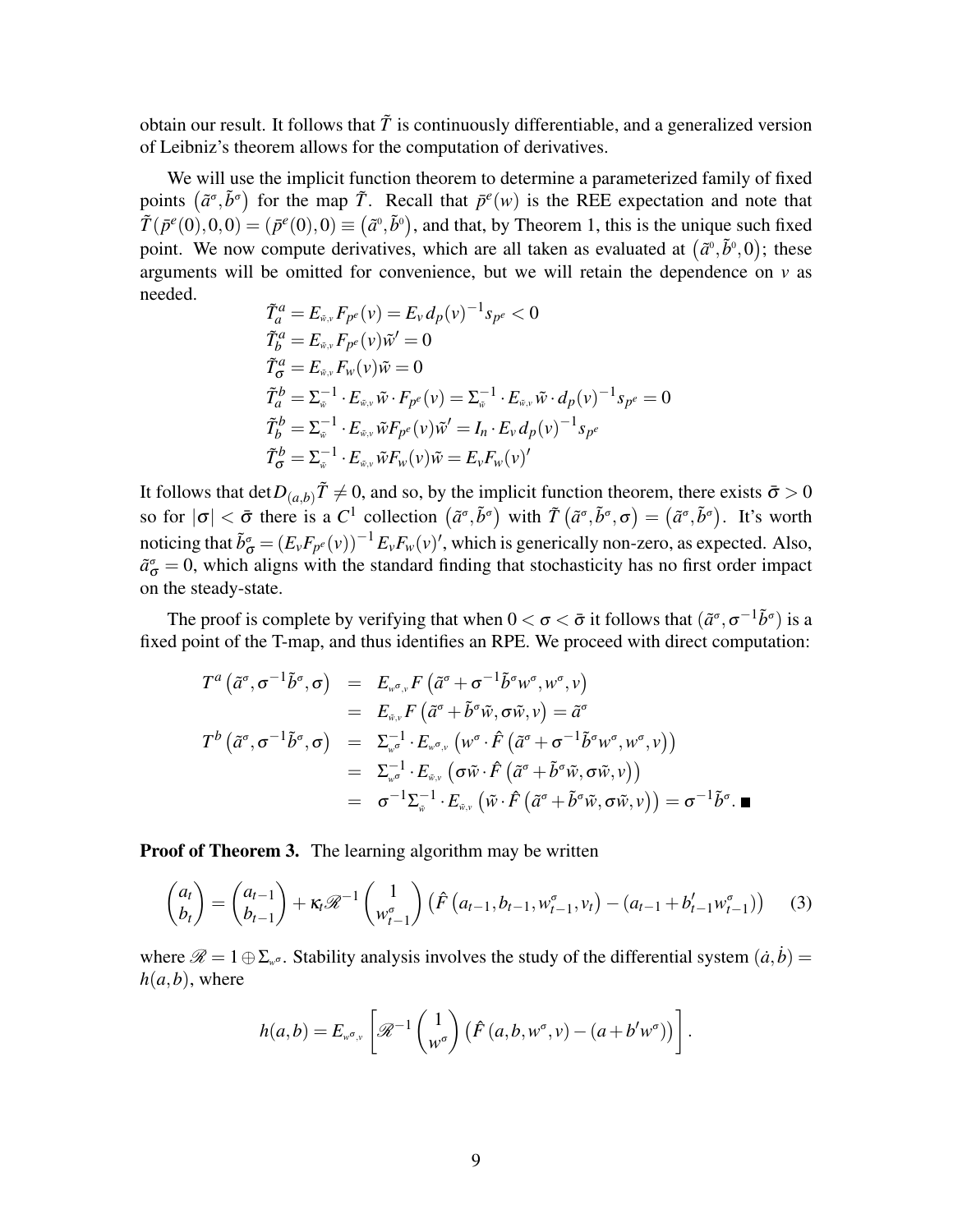Now observe

$$
h(a,b) = = \mathcal{R}^{-1} E_{w^{\sigma},v} \left[ \begin{pmatrix} 1 \\ w^{\sigma} \end{pmatrix} \hat{F}(a,b,w^{\sigma},v) - \begin{pmatrix} 1 & (w^{\sigma})' \\ w^{\sigma} & (w^{\sigma})' \otimes w^{\sigma} \end{pmatrix} \begin{pmatrix} a \\ b \end{pmatrix} \right]
$$
  

$$
= \begin{pmatrix} E_{w^{\sigma},v} \hat{F}(a,b,w^{\sigma},v) - a \\ \sum_{w^{\sigma}} E_{w^{\sigma},v} w^{\sigma} \hat{F}(a,b,w^{\sigma},v) - b \end{pmatrix}
$$
  

$$
= \begin{pmatrix} T^{a}(a,b,\sigma) \\ T^{b}(a,b,\sigma) \end{pmatrix} - \begin{pmatrix} a \\ b \end{pmatrix}.
$$

It follows that the RPE  $(a^{\sigma}, b^{\sigma})$  is a fixed point of the differential system. Ljung's theory tells us that if the system is Lyapunov stable, and if the learning algorithm is augmented with a projection facility, then the theorem is proved.

To establish Lyapunov stability, we show that the derivative of *h* evaluated at  $(a^{\sigma}, b^{\sigma})$ has eigenvalues with negative real parts; and to establish this, we show that the derivative of the T-map has eigenvalues with real parts less than one when evaluated at  $(a^0, b^0, 0)$ , and then we appeal to the continuity of eigenvalues in  $\sigma$ . We compute

$$
T_a^a = E_{w^{\sigma},v} F_{p^e}(v) = E_v d_p(v)^{-1} s_{p^e} < 0
$$
  
\n
$$
T_b^a = E_{w^{\sigma},v} F_{p^e}(v) (w^{\sigma})' = 0
$$
  
\n
$$
T_a^b = \Sigma_{w^{\sigma}}^{-1} \cdot E_{w^{\sigma},v} w^{\sigma} F_{p^e}(v) = \Sigma_{w^{\sigma}}^{-1} \cdot E_{w^{\sigma},v} w^{\sigma} \cdot d_p(v)^{-1} s_{p^e} = 0
$$
  
\n
$$
T_b^b = \Sigma_{w^{\sigma}}^{-1} \cdot E_{w^{\sigma},v} w^{\sigma} F_{p^e}(v) (w^{\sigma})' = I_n \cdot E_v d_p(v)^{-1} s_{p^e}
$$

It follows that *DT* has *n* + 1 eigenvalues, all equal to  $E_v d_p(v)^{-1} s_{p^e} < 0$ , so that  $(a^\sigma, b^\sigma)$  is indeed a Lyapunov stable fixed point of the system  $(\dot{a}, \dot{b}) = h(a, b)$ .

It remains to specify the projection facility, which amounts to choosing two sets  $K_1 \subset$ *K*<sup>2</sup> containing the steady state, and then requiring, at each time *t*, that if the right-handside of the recursion would place  $(a_t, b_t)$  outside of  $K_2$  then instead the value for  $(a_t, b_t)$ is selected arbitrarily (randomly or deterministically) from within  $K_1$ . To specify these two sets, we require a Lyapunov function, which is guaranteed by the stability of  $(a^{\sigma}, b^{\sigma})$ . Specifically, there exists a twice continuously differentiable Lyapunov function *V* on the basin of attraction of  $(a^{\sigma}, b^{\sigma})$ , which we denote by  $D \subset \mathbb{R}^{n+1}$ . Thus  $V : D \to \mathbb{R}_+$  satisfies  $V(a^{\sigma}, b^{\sigma}) = 0$  and  $V(x) > 0$  for  $x \neq (a^{\sigma}, b^{\sigma})$ , as well as other important properties: see page 132 of Evans and Honkapohja (2001) for details. For *c* > 0 let

$$
K(c) = \{x \in D : V(x) \le c\}.
$$

Choose  $0 < c_1 < c_2 < c$  so that  $K(c_2) \subset \text{int}(K(c))$ . Then  $K_i = K(c_i)$  determine the required sets. That the various shocks are bounded allows for the technical conditions on pages 124 and 125 of Evans and Honkapohja (2001) to be easily verified, and the result follows from Corollary 6.8 on page 136 of Evans and Honkapohja (2001). ■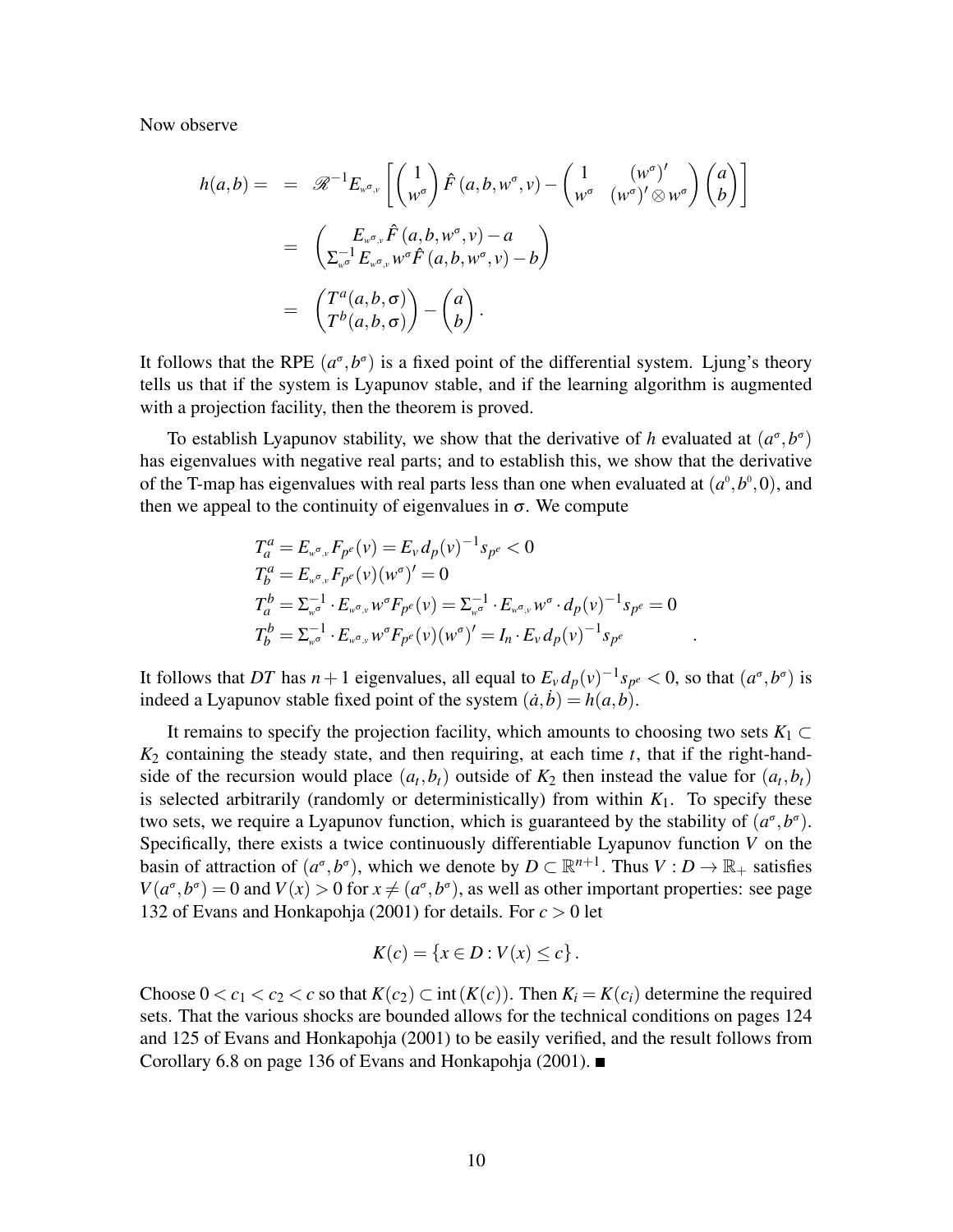### References

- ADAM, K. (2007): "Experimental Evidence on the Persistence of Output and Inflation," *Economic Journal*, 117, 603–636.
- BISCHI, G. I., C. CHIARELLA, AND I. SUSHKO (eds.) (2013): *Global analysis of dynamic models in economic and finance: essays in honour of Laura Gardini*. Springer, Berlin.
- BRANCH, W. (2006): "Restricted Perceptions Equilibria and Learning in Macroeconomics," in Colander (2006), pp. 135–160.
- BRANCH, W. A., AND G. W. EVANS (2006): "Intrinsic Heterogeneity in Expectation Formation," *Journal of Economic Theory*, 127, 264–295.
- BRANCH, W. A., AND B. MCGOUGH (2005): "Consistent Expectations and Misspecificationi in Stochastic Non-linear Economies," *Journal of Economic Dynamics and Control*, 29, 659–676.
- BRANCH, W. A., B. MCGOUGH, AND M. ZHU (2017): "Statistical Sunspots," Mimeo.
- BULLARD, J., G. W. EVANS, AND S. HONKAPOHJA (2008): "Monetary Policy, Judgment and Near-Rational Exuberance," *American Economic Review*, 98, 1163–1177.
- COLANDER, D. (2006): *Post Walrasian Macroeconomics*. Cambridge, Cambridge, U.K.
- EVANS, G. W., AND S. HONKAPOHJA (2001): *Learning and Expectations in Macroeconomics*. Princeton University Press, Princeton, New Jersey.
- EVANS, G. W., S. HONKAPOHJA, AND T. J. SARGENT (1993): "On the Preservation of Deterministic Cycles When Some Agents Perceive Them to be Random Fluctuations," *Journal of Economic Dynamics and Control*, 17, 705–721.
- EVANS, G. W., AND B. MCGOUGH (2018): "Learning to Optimize," mimeo, University of Oregon.
	- (2019): "Agent-level Learning in General Equilibrium: the Shadow-Price Approach," mimeo, University of Oregon.

(2020): "Stable near-rational sunspot equilibria," *Journal of Economic Theory*, 186.

- HOMMES, C., G. SORGER, AND F. WAGENER (2013): "Consistency of linear forecasts in a nonlinear stochastic economy," in Bischi, Chiarella, and Sushko (2013), pp. 229–287.
- HOMMES, C. H., AND G. SORGER (1998): "Consistent Expectations Equilibria," *Macroeconomic Dynamics*, 2, 287–321.
- HOMMES, C. H., AND M. ZHU (2014): "Behavioral Learning equilibria," *Journal of Economic Theory*, 150, 778–814.